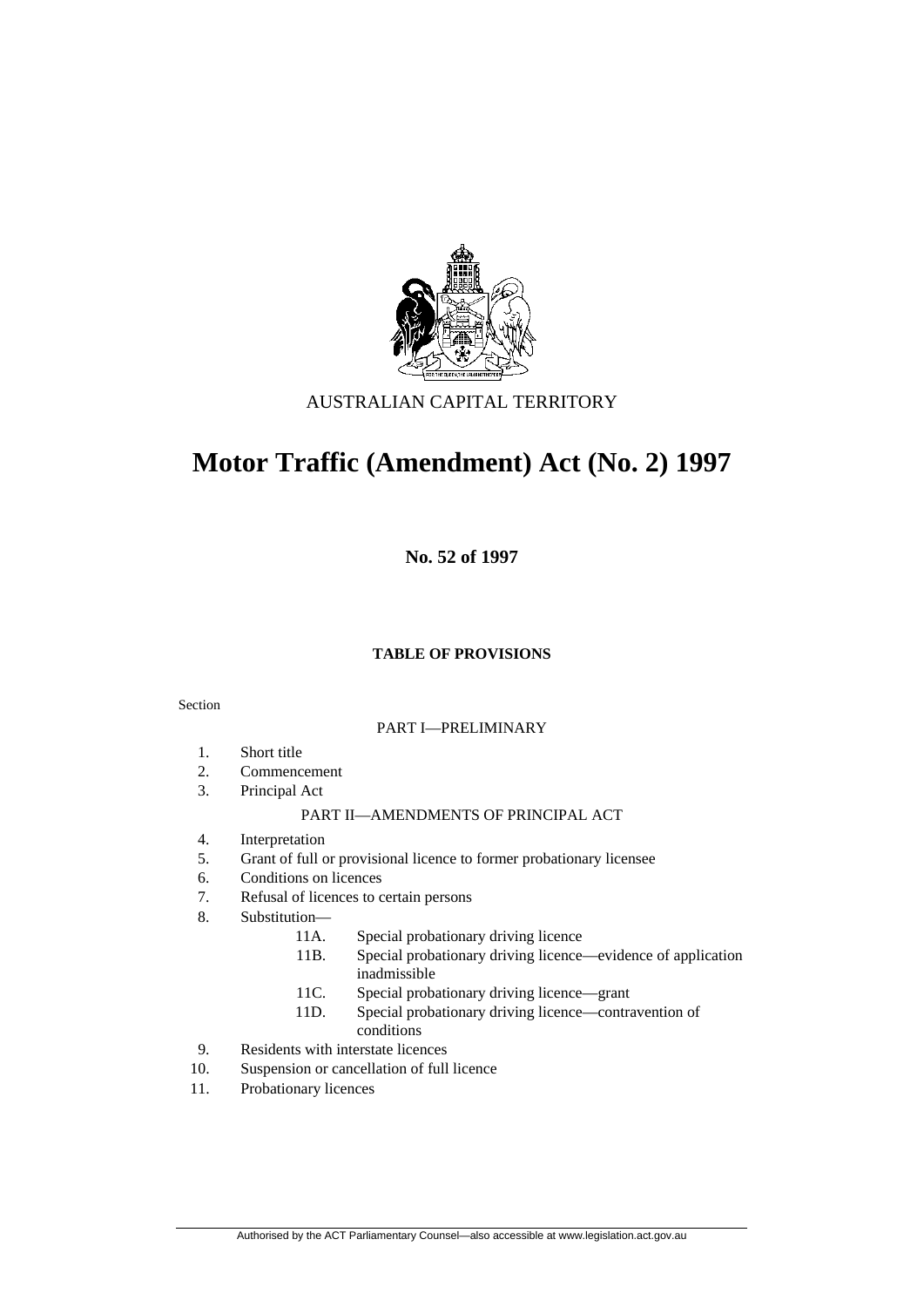# *Motor Traffic (Amendment) (No. 2) No. 52, 1997* **TABLE OF PROVISIONS**—continued

#### Section

- 12. Cancellation etc.—special licences
- 13. Effect of cancellation of probationary licence
- 14. Insertion—

#### *Division 1—Right to drive after conviction*

- 191A. Interpretation
- 191B. Culpable driving
- 191C. Dangerous driving etc.
- 191D. Negligent driving and other offences
- 191E. Timing of licence cancellation and disqualification
- 191F. Disqualification subject to grant of special licence
- 191G. Multiple disqualifications—cumulative or concurrent
- 191H. Contravening special licence conditions
- 191J. Disqualification etc.—further special licence
- 191K. Extraordinary disqualification by court
- 191L. Additional powers of court
- 191M. Notice to Registrar
- 191N. Quashing of conviction

#### *Division 2—Ancillary*

- 191P. Driving etc. while suspended or disqualified
- 191Q. Return of suspended or cancelled driving licence
- 191R. No refund of driving licence fee
- 15. Repeal
- 16. Schedule 7

#### PART III—TRANSITIONAL

- 17. Interpretation
- 18. Application
- 19. Former special licences
- 20. Driving licences currently suspended
- 21. Driving licences—current disqualifications

#### PART IV—AMENDMENT OF CRIMES ACT

22. Crimes Act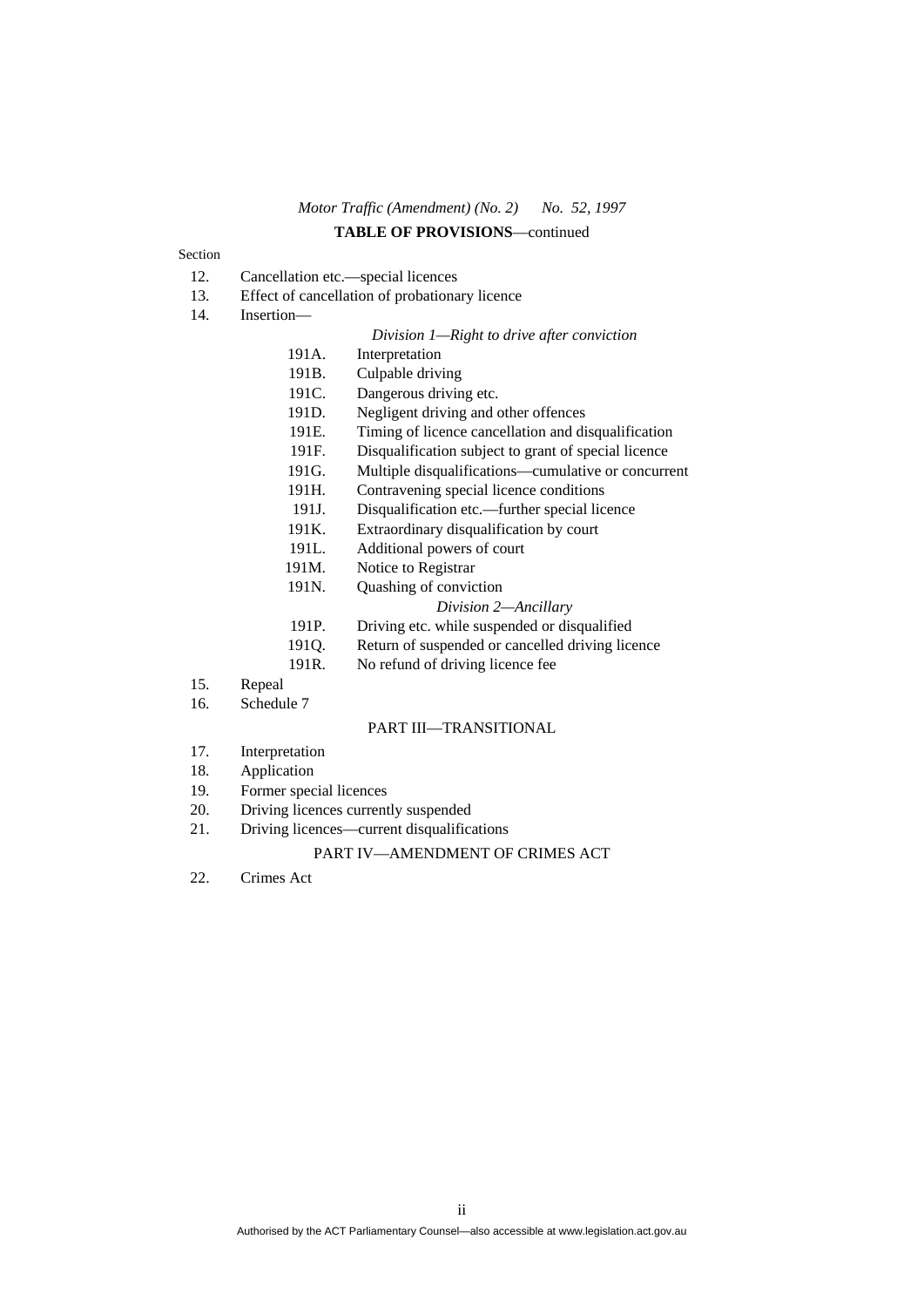

# AUSTRALIAN CAPITAL TERRITORY

# **Motor Traffic (Amendment) Act (No. 2) 1997**

**No. 52 of 1997** 

# **An Act to amend the** *Motor Traffic Act 1936* **and for related purposes**

*[Notified in ACT Gazette S264: 19 September 1997]*

 The Legislative Assembly for the Australian Capital Territory enacts as follows:

# **PART I—PRELIMINARY**

#### **Short title**

**1.** This Act may be cited as the *Motor Traffic (Amendment) Act (No. 2) 1997.*

# **Commencement**

**2. (1)** Sections 1, 2 and 3 commence on the day on which this Act is notified in the *Gazette*.

**(2)** The remaining provisions commence on the day on which the *Motor Traffic (Alcohol and Drugs) (Amendment) Act 1997* (other than sections 1, 2 and 3 of that Act) commences.

# **Principal Act**

**3.** In this Act, "Principal Act" means the *Motor Traffic Act 1936*.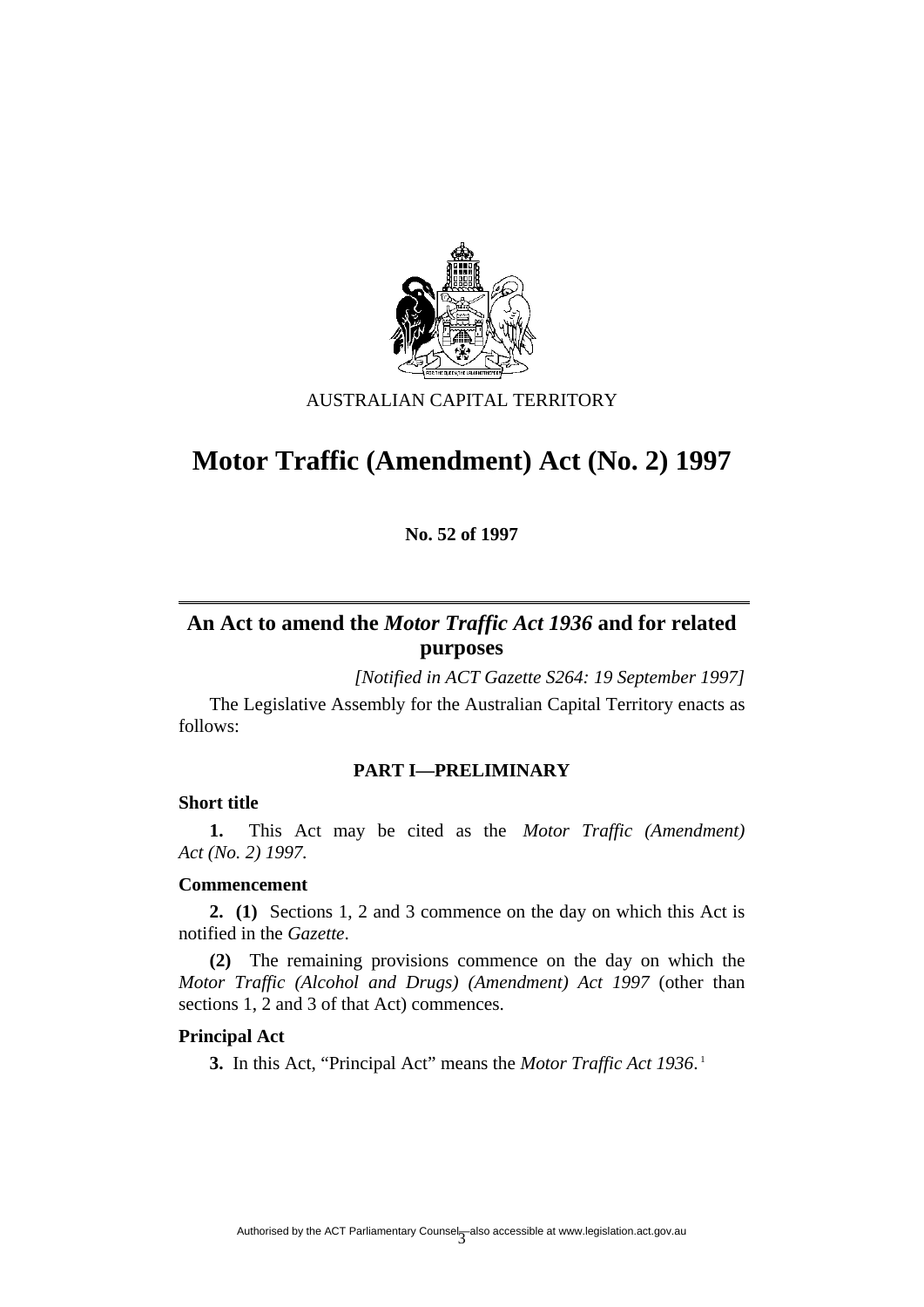# **PART II—AMENDMENTS OF PRINCIPAL ACT**

# **Interpretation**

**4.** Section 4 of the Principal Act is amended—

- **(a)** by omitting from the definition of "offence of culpable driving" in subsection (1) "section 52A" and substituting "section 29";
- **(b)** by adding "and does not include a special probationary licence granted under section 11C" at the end of the definition of "probationary licence" in subsection (1);
- **(c)** by omitting from subsection (1) the definition of "special licence" and substituting the following definition:
	- " 'special licence' means a special probationary licence in force under section 11C;";
- **(d)** by inserting in subsection (5) "180ZC," after "176,"; and
- **(e)** by omitting from subsection (5) "191" and substituting "191, 191P".

# **Grant of full or provisional licence to former probationary licensee**

**5.** Section 8A of the Principal Act is amended—

 **(a)** by omitting subsection (1) and substituting the following subsections:

"(1) Subject to subsection  $(1A)$  and sections 10 and 104, the Registrar shall—

- (a) grant another full licence to a person whose former full license has been cancelled; or
- (b) grant another provisional licence to a person whose former provisional license has been cancelled;

if the person has held a probationary licence for a period of, or periods totalling, at least 12 months after the cancellation.

"(1A) Subject to sections 10 and 104, the Registrar shall—

 (a) grant another full licence to a formerly disqualified full licensee; or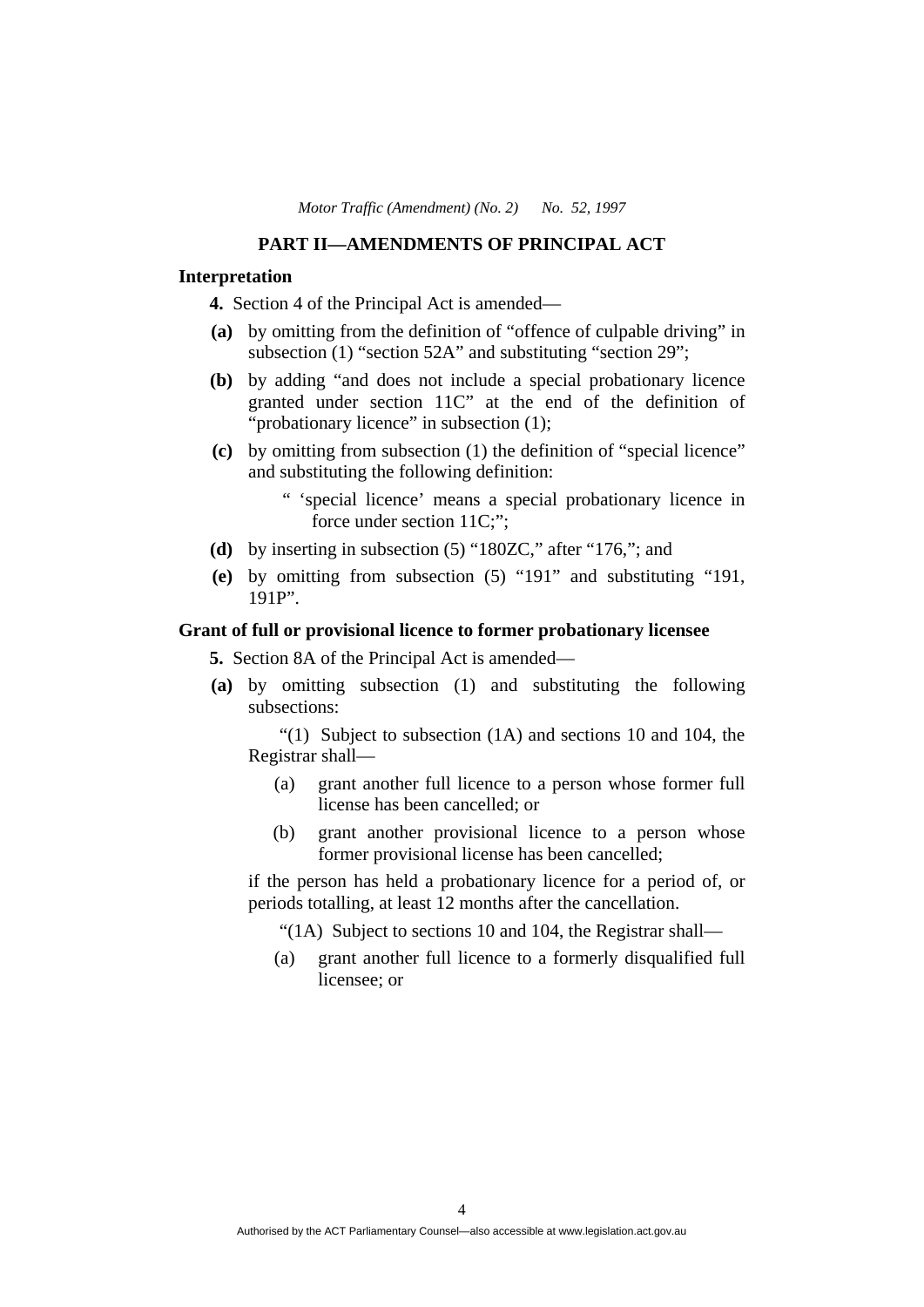(b) grant another provisional licence to a formerly disqualified provisional licensee;

if the person has held a probationary licence for a period of, or periods totalling, at least 12 months after the end of the period, or the latest period, during which the person was disqualified from holding a driving licence.";

 **(b)** by omitting subsection (3) and substituting the following subsection:

"(3) A licence granted to a person by virtue of subsection (1) or (1A) shall be subject to any provisional endorsement to which the person's former licence was subject immediately before its cancellation."; and

 **(c)** by omitting subsection (6) and substituting the following subsection:

"(6) For the purposes of this section, a formerly disqualified licensee is a person—

- (a) whose full licence, or provisional licence, has been cancelled by force of, or under, a law of the Territory because of a conviction of an offence; and
- (b) who has been disqualified by force of, or under, a law of the Territory from holding a driving licence because of that conviction.".

# **Conditions on licences**

**6.** Section 8B of the Principal Act is amended by omitting paragraph (7) (b) and substituting the following paragraph:

"(b) enabling the Registrar to grant or vary a licence so as to be inconsistent with any condition or limitation ordered by a court or imposed as a result of a court order.".

# **Refusal of licences to certain persons**

**7.** Section 9 of the Principal Act is amended by adding at the end the following subsection:

"(2) This section does not apply to a special licence.".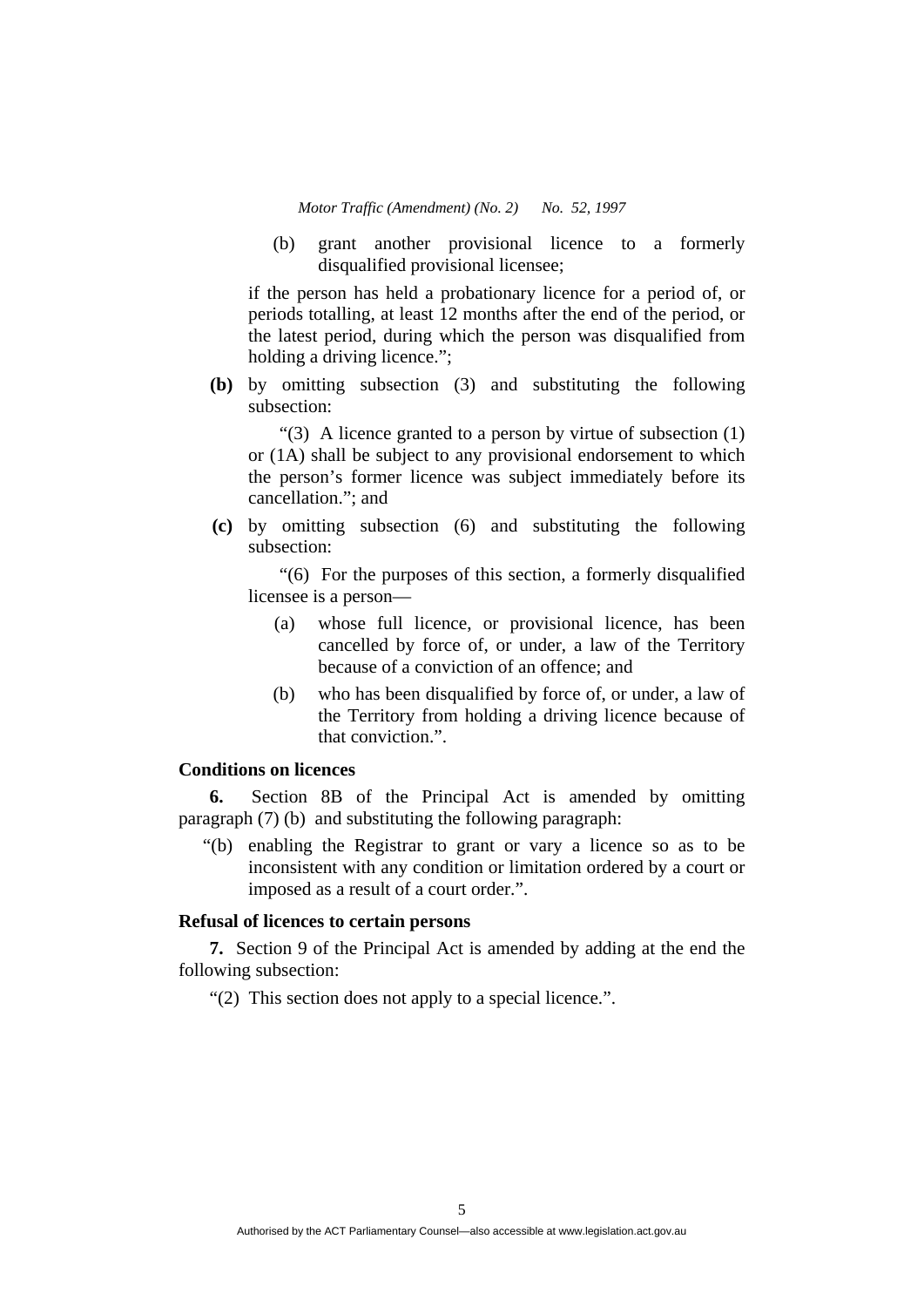#### **Substitution**

**8.** Section 11A of the Principal Act is repealed and the following sections are substituted:

#### **Special probationary driving licence**

"11A. (1) Any person may apply to the court for an order under subsection (4).

"(2) An application for an order under subsection (4) shall be filed with the Registrar of the court together with an affidavit of the applicant setting out the grounds on which the order is sought.

"(3) The respondents to an application are—

- (a) the Registrar of Motor Vehicles; and
- (b) the chief police officer.

"(4) The court may in exceptional circumstances, and on application in accordance with subsection (2), order the Registrar of Motor Vehicles to grant a special licence in accordance with section 11C by a person in respect of a period during which the person would not otherwise be entitled to drive a motor vehicle because—

- (a) he or she is disqualified from holding a driving licence by force of, or under, a law of the Territory;
- (b) a provisional licence granted to the person is suspended under subsection 180X (2); or
- (c) a driving licence granted to the person is suspended or cancelled by force of, or under, a law of the Territory.

"(5) In determining whether exceptional circumstances exist which justify making an order under subsection (4), and without limiting the matters to which the court may have regard, the court shall have regard to the following:

- (a) the likelihood that the applicant, or a person affected by the outcome of the application, would suffer or incur any inconvenience or loss (actual or potential) which would be unreasonable, if the special licence were not granted;
- (b) whether it would be unreasonable for the applicant to use an alternative means of transport, including public transport, if the special licence were not granted;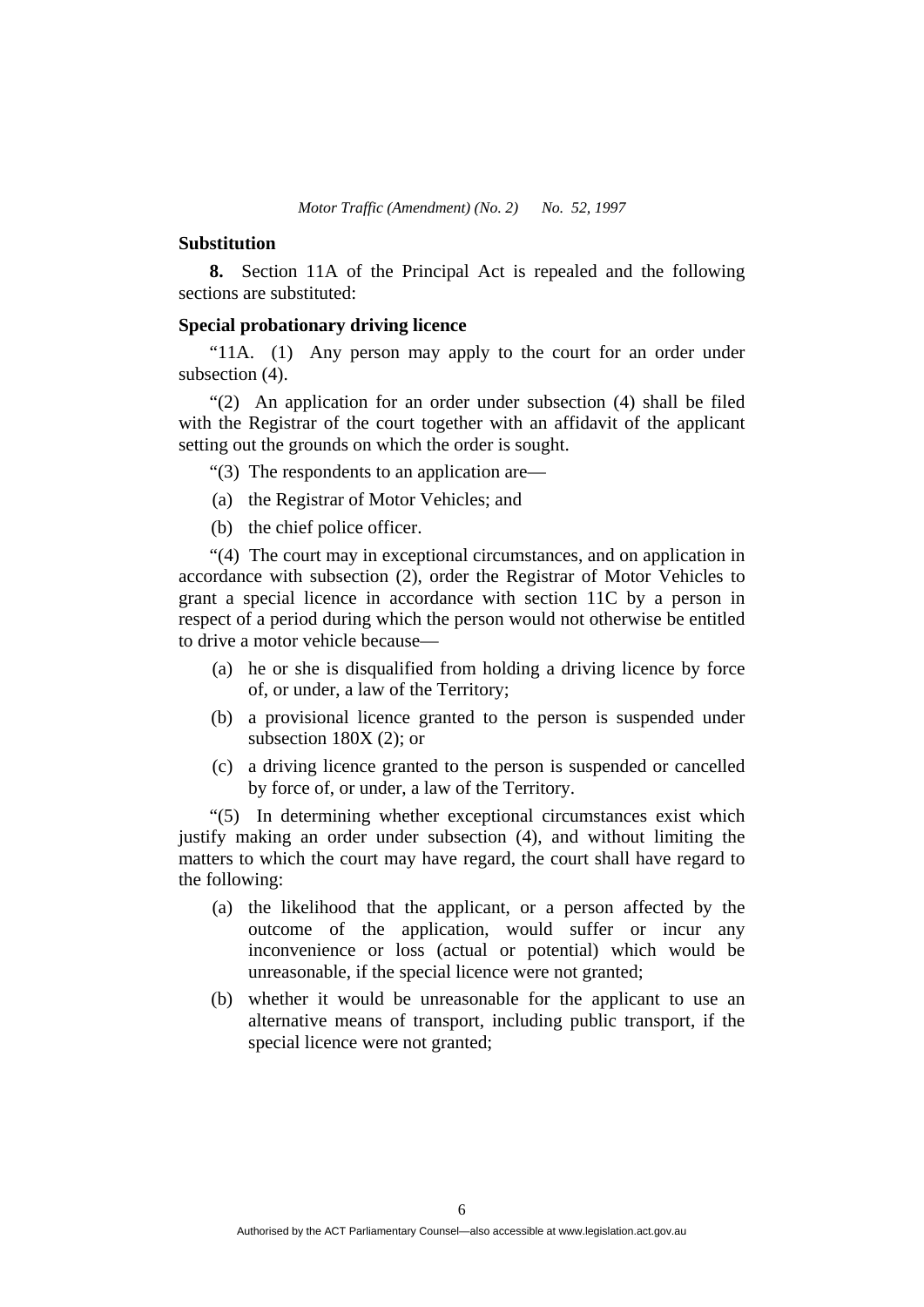- (c) the likelihood of the applicant's health, or that of any dependant, suffering or being put at risk if the special licence were not granted;
- (d) the applicant's history concerning any offence or infringement under this Act or any other law in relation to the use of a motor vehicle; and
- (e) the likelihood of the applicant complying with the conditions of a special licence.
- "(6) In considering an application under subsection (1) by—
- (a) a person who is the holder of a suspended learner licence;
- (b) a person whose driving licence is suspended under paragraph 104 (2) (b);
- (c) a person who is not licensed to drive a motor vehicle following the cancellation of his or her driving licence under paragraph  $104 (2) (b)$ ;
- (d) a person whose driving licence is suspended under subsection 162E (1);
- (e) a person whose driving licence is suspended under subsection 180F (1);
- (f) a person whose full licence is suspended under subsection 180U (3);
- (g) a person whose provisional endorsement of a licence is suspended under subsection 180ZA (3);
- (h) a person who is disqualified from holding a driving licence by force of subsection 180ZC (1);
- (j) a person who is disqualified from holding a special licence by force of section 191J; or
- (k) a person who is disqualified from holding a driving licence because of an order under section 191D arising from a conviction of an offence against section 191P;

the court shall make an order under subsection (4) only in the most extraordinary circumstances.

- "(7) The court order shall specify—
- (a) the class of motor vehicle for which the licence is to be granted, being a class in respect of which the person had previously been licensed to drive; and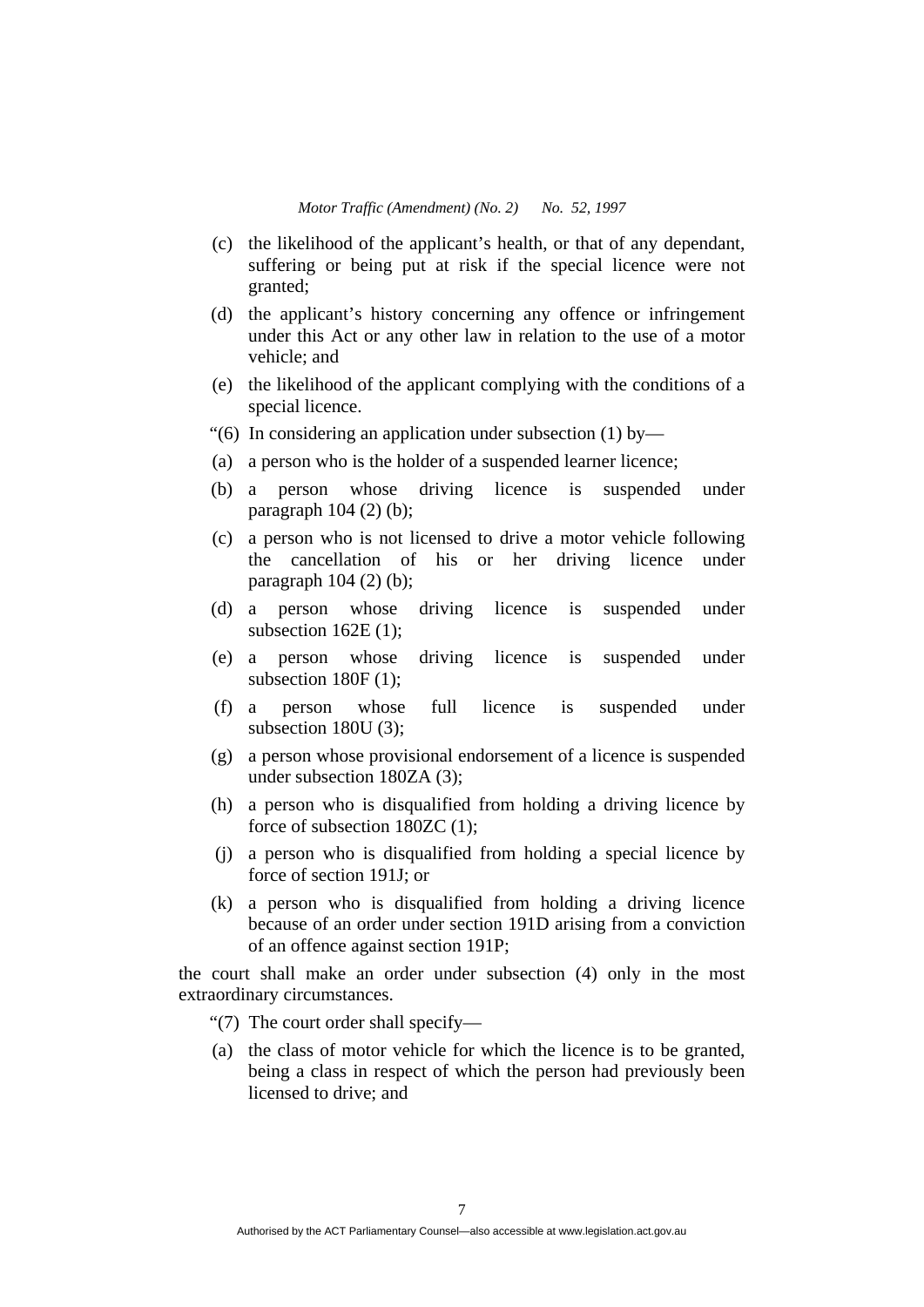- (b) the period during which the licence is to be in force.
- "(8) A special licence is subject to—
- (a) any condition to which the last driving licence held by the applicant before the grant of the special licence was subject; and
- (b) any additional condition specified by the court.

"(9) The additional conditions which may be specified by the court include conditions about the following matters:

(a) the time of day or night at which the licence would be in force;

- (b) the journeys which may be undertaken;
- (c) the purposes for which the motor vehicle may be driven;
- (d) the consumption of alcohol, or use of a drug, by the applicant;
- (e) any other matter the court thinks fit.

# **Special probationary driving licence—evidence of application inadmissible**

"11B. Evidence of—

- (a) the making of an application under section 11A; or
- (b) the contents of such an application or any supporting affidavit;

is not admissible in proceedings for an offence if, on conviction, the offender's driving licence could be cancelled by force of, or under, any law of the Territory.

# **Special probationary driving licence—grant**

"11C. The Registrar shall, on application and payment of the determined fee, grant a special probationary licence in accordance with an order of the court under subsection 11A (4).

# **Special probationary driving licence—contravention of conditions**

"11D. A special licensee shall not, without reasonable excuse, contravene a condition to which the licence is subject.

Penalty: 50 penalty units or imprisonment for 6 months, or both.".

# **Residents with interstate licences**

**9.** Section 107A of the Principal Act is amended by adding at the end the following subsection:

"(5) A declaration has no effect in respect of a person who is disqualified from holding a driving licence.".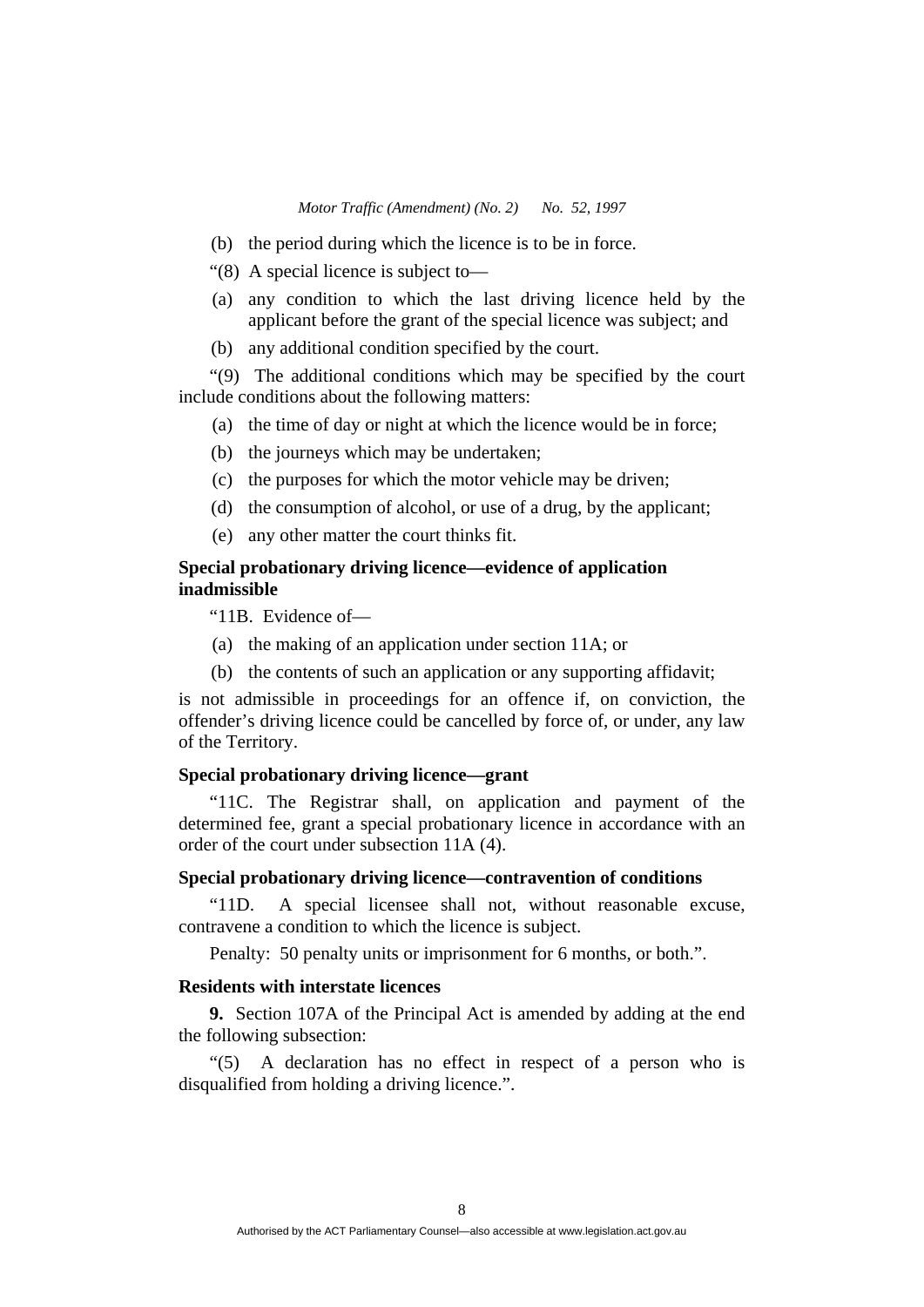#### **Suspension or cancellation of full licence**

**10.** Section 180U of the Principal Act is amended by inserting after subsection (3) the following subsection:

"(3A) The Registrar shall give written notice of a suspension under subsection (3) to the licensee concerned.".

## **Probationary licences**

**11.** Section 180V of the Principal Act is amended—

- **(a)** by adding at the end of paragraph (1) (a) "or";
- **(b)** by omitting from paragraph (b) "or";
- **(c)** by omitting paragraph (1) (c); and
- **(d)** by inserting after subsection (1) the following subsection:

"(1A) After a person ceases to be disqualified from holding a driving licence, the Registrar may, on application and payment of the determined fee, grant a probationary licence to the person for not more than 12 months.".

# **Cancellation etc.—special licences**

**12.** Section 180Z of the Principal Act is amended by omitting subsection (4) and substituting the following subsection:

"(4) Where a person's special licence is cancelled under subsection (2), then, by force of this subsection, any suspended licence granted to the person is cancelled together with the special licence.".

# **Effect of cancellation of probationary licence**

**13.** Section 180ZC of the Principal Act is amended—

- **(a)** by omitting from paragraph (1) (a) "other than a special licence";
- **(b)** by omitting from paragraph (2) (a) "other than a special licence"; and
- **(c)** by omitting paragraph (2) (c) and substituting the following paragraph:

"(c) drive a motor vehicle on a public street.".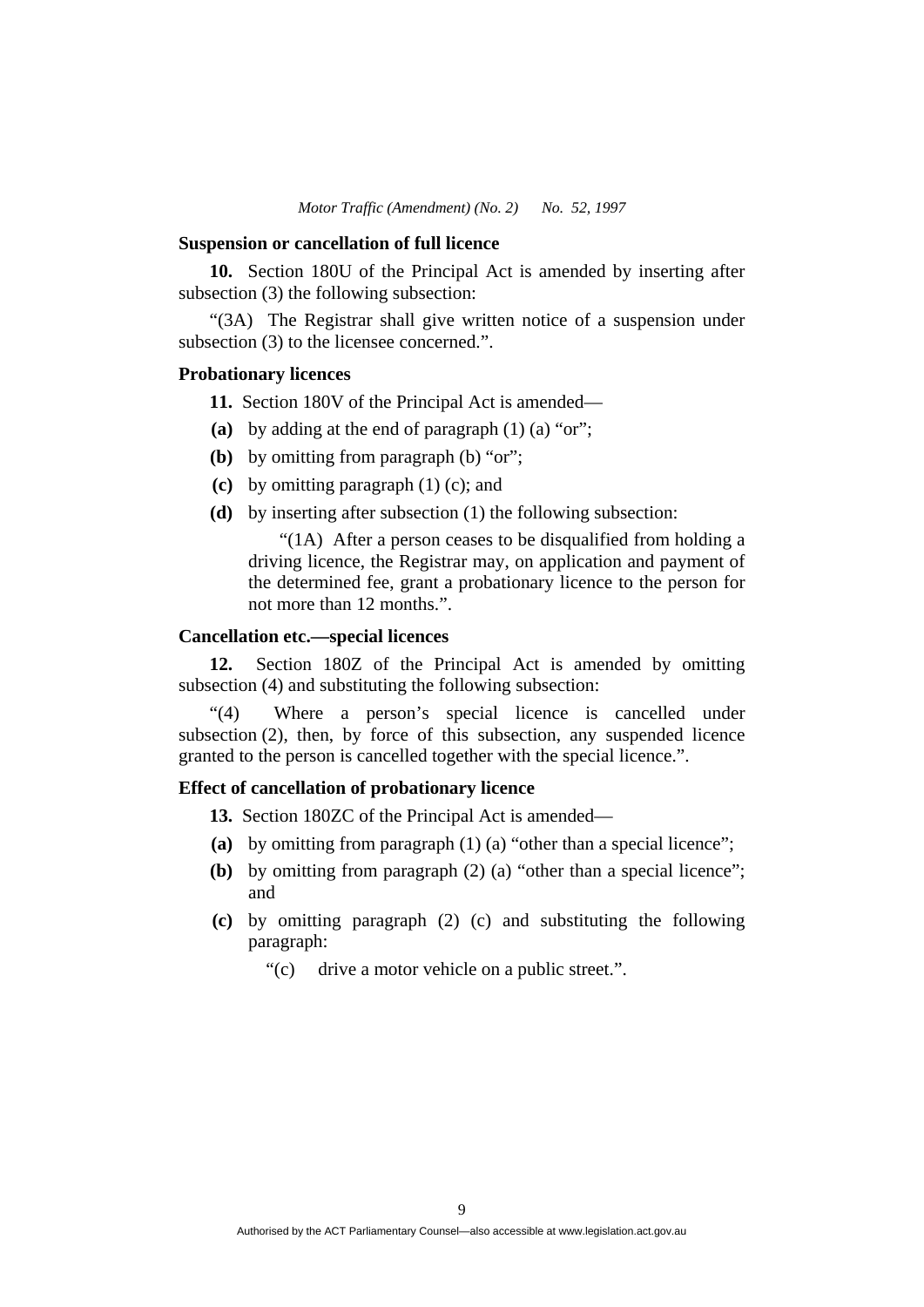## **Insertion**

**14.** Before section 192 of the Principal Act the following Division, Division heading and sections are inserted in Part XIII.

## *"Division 1—Right to drive after conviction*

### **Interpretation**

"191A. In this Division—

'driving licence' includes a learner licence receipt.

## **Culpable driving**

"191B. (1) Where a court convicts a person of an offence of culpable driving, then, by force of this subsection—

- (a) any driving licence held by the person is cancelled; and
- (b) the person is disqualified from holding a driving licence, other than a special licence, for—
	- (i) 6 months; or
	- (ii) if the court specifies a longer period of disqualification the longer period.

"(2) Where, under section 92A of the *Magistrates Court Act 1930*, the Court commits a person to the Supreme Court for sentence, subsection (1) applies as if the Supreme Court had convicted the person.

#### **Dangerous driving etc.**

"191C. (1) Where a court convicts a person of an offence against subsection 129 (1) or section 147A, then, by force of this subsection—

- (a) any driving licence held by the person is cancelled;
- (b) in the case of a first offender—the person is disqualified from holding a driving licence, other than a special licence, for—
	- (i) 3 months; or
	- (ii) if the court specifies a longer period of disqualification the longer period; and
- (c) in the case of a repeat offender—the person is disqualified from holding a driving licence, other than a special licence, for—
	- (i) 12 months; or
	- (ii) if the court specifies a longer period of disqualification the longer period.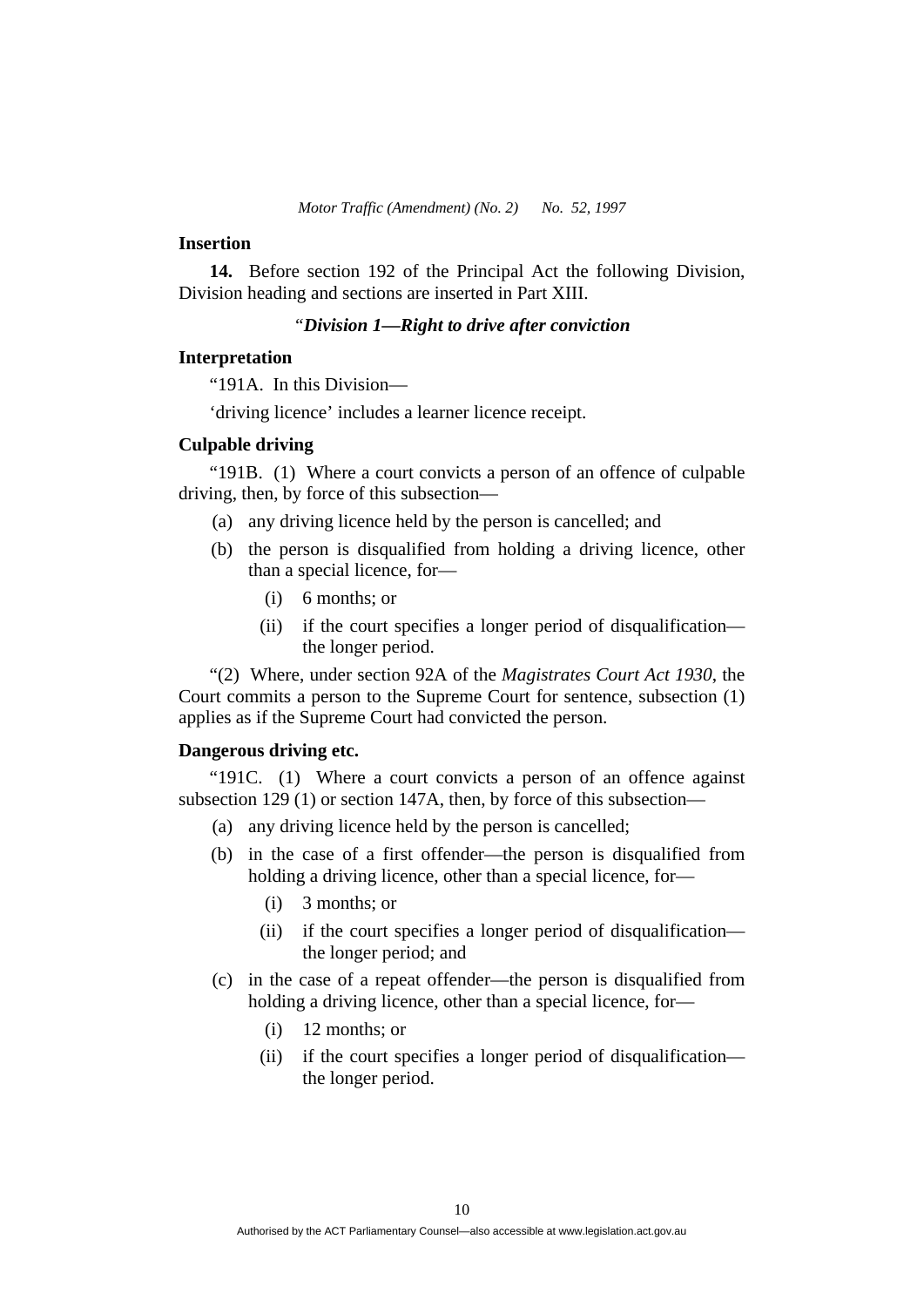- "(2) In subsection  $(1)$ —
- 'first offender', in relation to an offence against subsection 129 (1) or section 147A, means a person convicted of the offence other than a repeat offender;
- 'repeat offender', in relation to an offence against subsection 129 (1) or section 147A, means a person convicted of the offence who, during the 5 years ending on the date of the conviction, has been convicted of—
	- (a) any other offence against that provision; or
	- (b) an offence of culpable driving.

# **Negligent driving and other offences**

"191D. Where a court convicts a person of an offence against—

- (a) subsection 129 (1A) (negligent driving);
- (b) section 191P (driving etc. while suspended or disqualified); or
- (c) this Act, by virtue of subsection 192 (1) (general offence);

the court may cancel any driving licence held by the person and disqualify the person from holding a driving licence, other than a special licence, for—

- (d) a period specified by the court; or
- (e) if the person is already disqualified—a further period specified by the court.

# **Timing of licence cancellation and disqualification**

"191E. (1) Where a driving licence is cancelled, and the former licensee is disqualified from holding a driving licence, by force of, or under, section 191B, 191C or 191D, the cancellation and disqualification take effect—

- (a) on the relevant conviction by the court; or
- (b) if the court specifies a later date of effect—on the later date.

"(2) Where a person who is not the holder of a driving licence is disqualified from holding a driving licence by force of, or under section 191B, 191C or 191D, the disqualification takes effect on the relevant conviction by the court.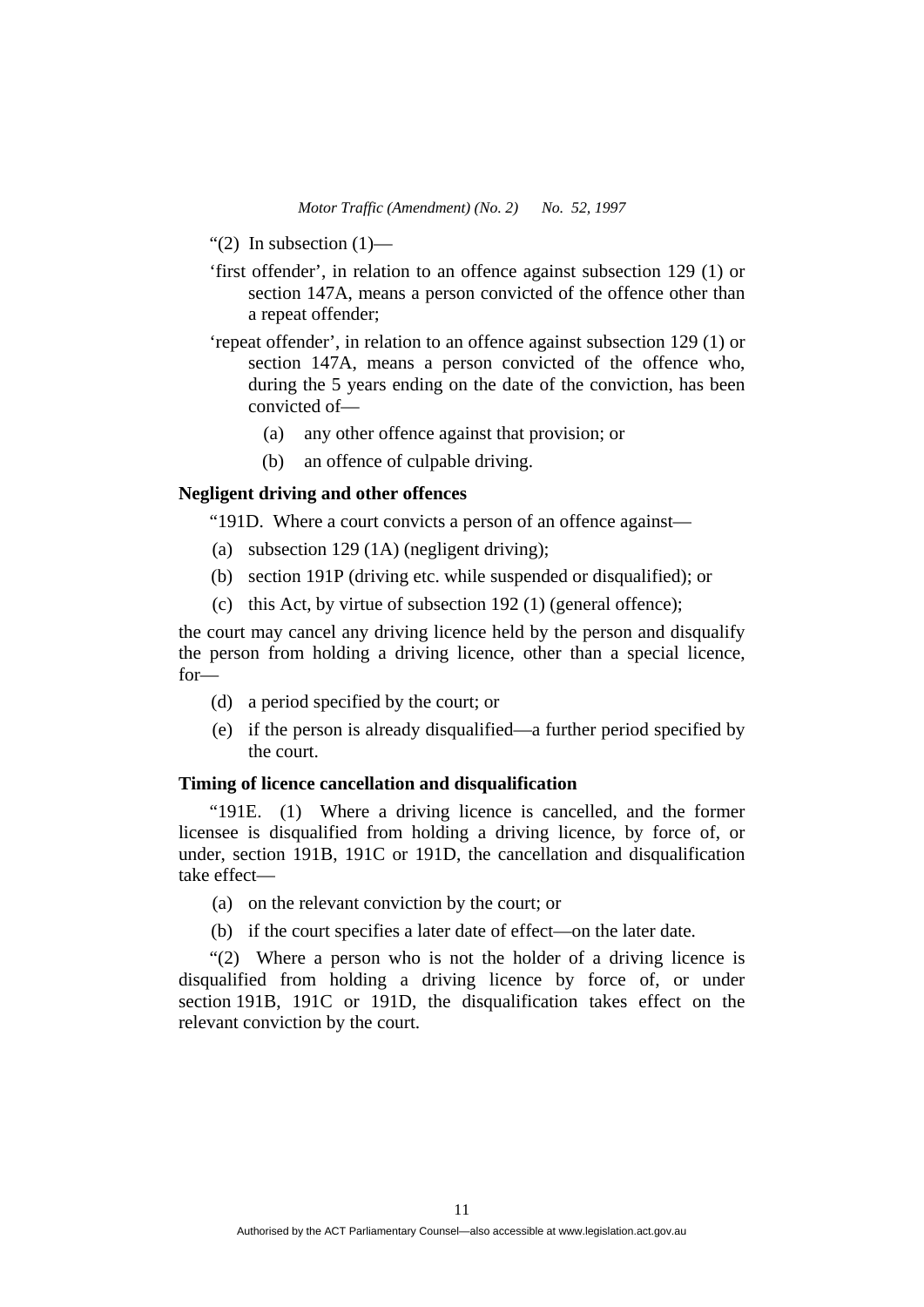#### **Disqualification subject to grant of special licence**

"191F.Where a person, other than a special licensee, is disqualified from holding a driving licence by force of, or under, section 191B, 191C or 191D, the disqualification has effect subject to the grant of a special licence.

# **Multiple disqualifications—cumulative or concurrent**

"191G. Where, by force of, or under, a law of the Territory—

- (a) a person is disqualified from holding a driving licence for a period; and
- (b) while so disqualified, the person is again disqualified from holding a driving licence for a period;

the periods are cumulative unless a court orders otherwise.

# **Contravening special licence conditions**

"191H. (1) Where a special licensee is convicted of an offence against section 11D, unless the court specifies to the contrary, the special licence is cancelled by force of this section.

"(2) The cancellation takes effect—

- (a) on the conviction by the court; or
- (b) if the court specified a later date of effect—on the later date.

## **Disqualification etc.—further special licence**

"191J. (1) Where a person's special licence is cancelled by force of, or under, section 191B, 191C, 191D or 191H, then, by force of this subsection—

- (a) any suspended licence granted to the person is cancelled together with the special licence; and
- (b) the person is disqualified from holding another special licence during the remainder of the period for which the person was originally disqualified.

"(2) A disqualification by force of subsection (1) is in addition to any other disqualification from holding a driving licence imposed on the person by force of, or under, section 191B, 191C or 191D or any other law of the Territory.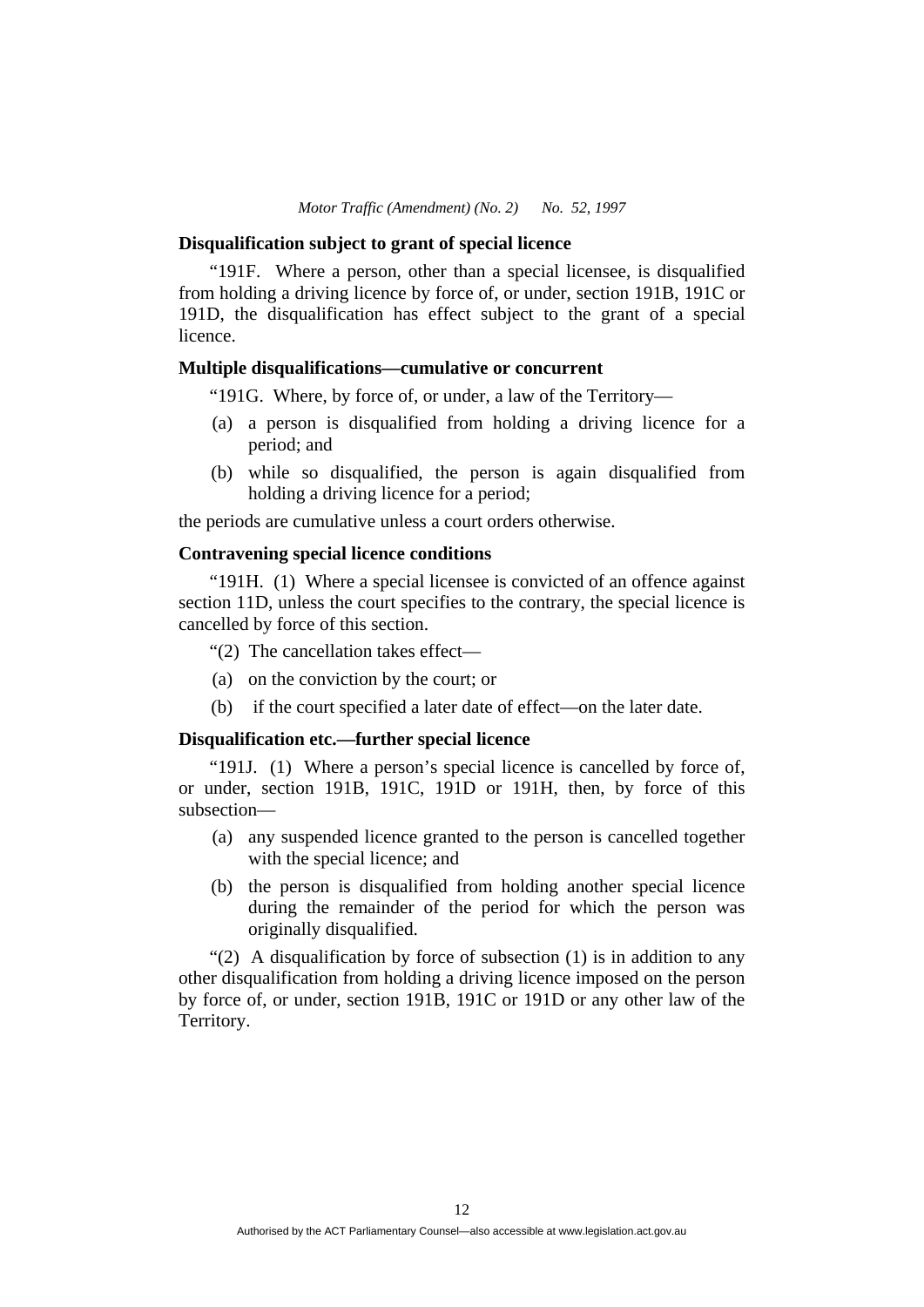"(3) For the purposes of subsection (1), the period for which a person was originally disqualified is the period during which the person was disqualified from holding a driving licence, disregarding the period for which the special licence was granted.

# **Extraordinary disqualification by court**

"191K. (1) This section applies where—

- (a) a court convicts a person of an offence against a law of the Territory; and
- (b) because of the conviction, or that conviction and any other conviction, the person is disqualified from holding a driving licence for a period of, or periods totalling, at least 12 months (in this section called 'compulsory disqualification period').

"(2) Where the court is satisfied that it is necessary in the public interest, it may, by order, disqualify the person from holding a driving licence from the end of the compulsory disqualification period until the order is set aside under subsection (3).

"(3) Where a court is satisfied that a disqualification under subsection (2) is no longer necessary in the public interest, it may, by order and on application in accordance with subsection (4), set aside the order under that paragraph.

"(4) An application for an order under subsection (3) shall be filed with the Registrar of the court with an affidavit of the applicant setting out the grounds on which the order is sought.

"(5) The respondents to an application are—

- (a) the Registrar of Motor Vehicles; and
- (b) the chief police officer.

" $(6)$  For the purposes of subsection  $(2)$  or  $(3)$ , the matters to which the court shall have regard include the following:

- (a) the period during which the applicant is, or has been, disqualified from holding a driving licence;
- (b) the applicant's history concerning any offence or infringement under this Act or any other law in relation to the use of a motor vehicle;
- (c) any relevant rehabilitation or remedial action undertaken, or to be undertaken, by the applicant;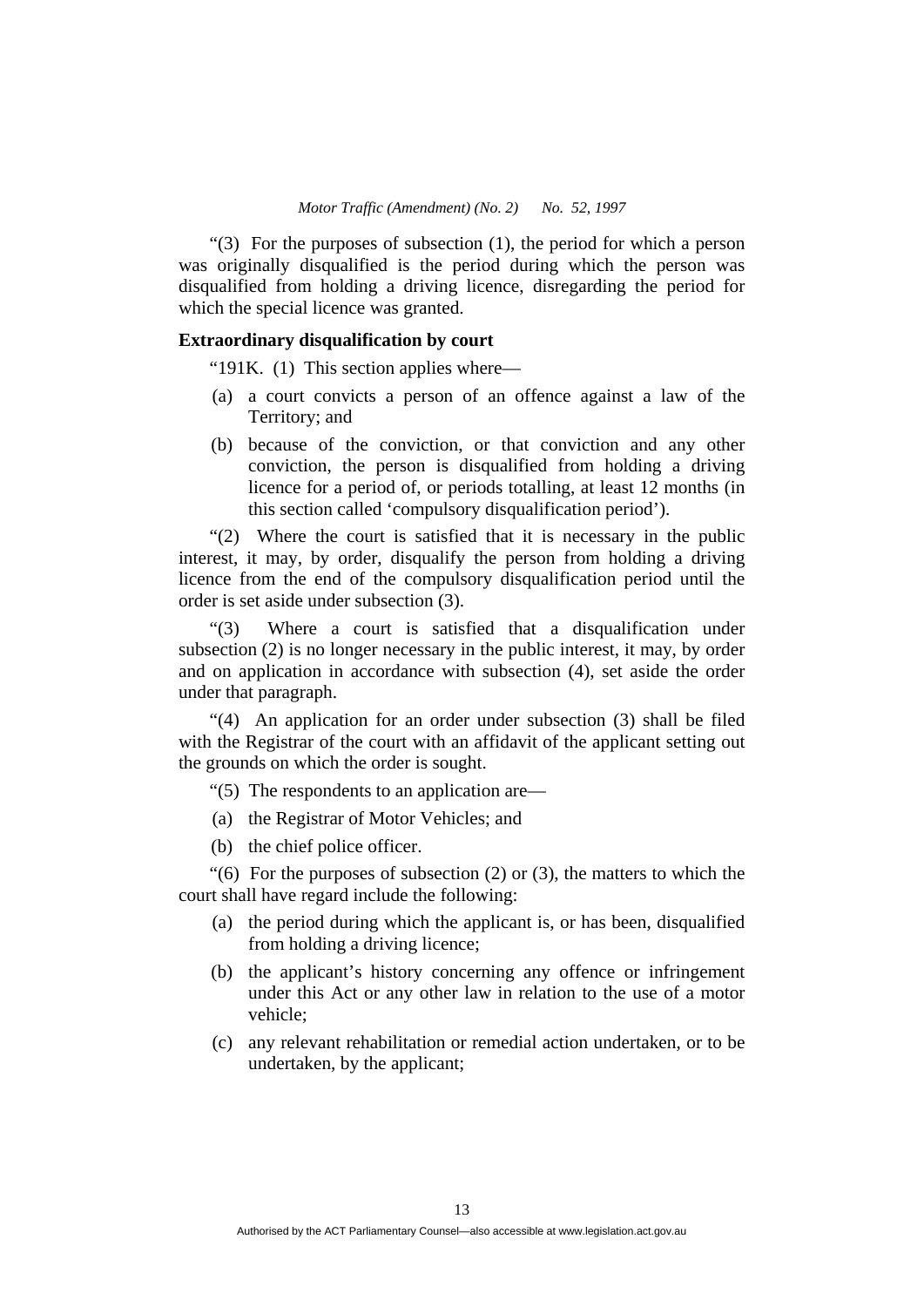(d) the risk to the safety of other road users if the applicant were to be granted a driving licence.

# **Additional powers of court**

"191L. The powers of a court under this Division are in addition to any other powers of the court.

#### **Notice to Registrar**

"191M. The Registrar of a court shall give to the Registrar of Motor Vehicles particulars of—

- (a) each conviction by the court of a person of an offence to which this Division applies;
- (b) each period of disqualification specified by the court under this Division; and
- (c) each disqualification ordered by the court under section 191K.

# **Quashing of conviction**

"191N. A disqualification from holding a driving licence imposed by force of, or under, a law of the Territory because of a conviction of an offence ceases to have effect if the conviction is quashed or set aside.

# **"***Division 2—Ancillary*

# **Driving etc. while suspended or disqualified**

"191P. (1) This section applies to a person—

- (a) who is disqualified from holding a driving licence by force of, or under, a law of the Territory; or
- (b) whose driving licence is suspended under a law of the Territory;

and who is not the holder of a special licence.

"(2) Such a person shall not—

- (a) drive a motor vehicle on a public street; or
- (b) obtain a driving licence, other than a special licence for which the person is entitled to apply.

Penalty: 100 penalty units or imprisonment for 12 months, or both.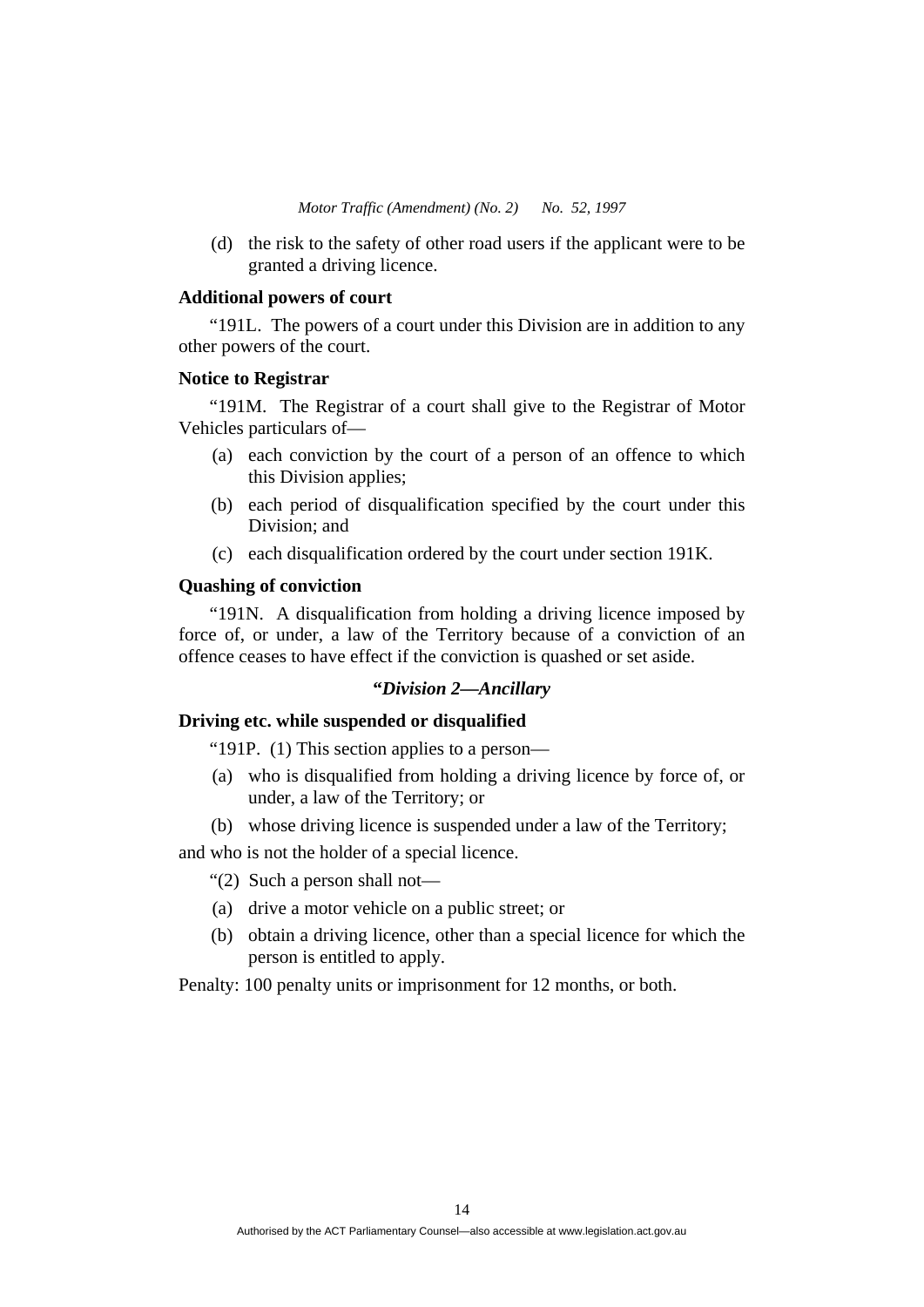#### **Return of suspended or cancelled driving licence**

"191Q. A person whose driving licence is cancelled or suspended by force of, or under, this Act or any other law of the Territory shall not, without reasonable excuse, fail to return the licence to the Registrar.

Penalty: 1 penalty unit.

## **No refund of driving licence fee**

"191R. (1) A person whose driving licence is cancelled or suspended by force of, or under, this Act or any other law of the Territory is not entitled to a refund of the fee, or any part of the fee, paid in relation to the grant or renewal of the licence.

"(2) Subsection (1) does not apply to—

- (a) a cancellation under section 10 or 104 on the ground that the person is not fit to hold a driving licence because of a physical or mental condition; or
- (b) a suspension under section 162E, 180F or 180U.".

# **Repeal**

**15.** Sections 192A, 193 and 193A of the Principal Act are repealed.

#### **Schedule 7**

**16.** Schedule 7 to the Principal Act is amended by inserting after item 52 in Part II the following item:

52A Subsection 180V (1A) Refusing to grant a probationary licence

# **PART III—TRANSITIONAL**

#### **Interpretation**

**17.** In this Part, unless the contrary intention appears—

- "commencement day" means the day on which this Act (other than sections 1, 2 and 3) commences;
- "amended Principal Act" means the Principal Act as amended by this Act.

# **Application**

**18.** Subject to this Part, section 180ZC and Division 1 of Part XIII of the amended Principal Act apply only in relation to an offence committed on or after the commencement day.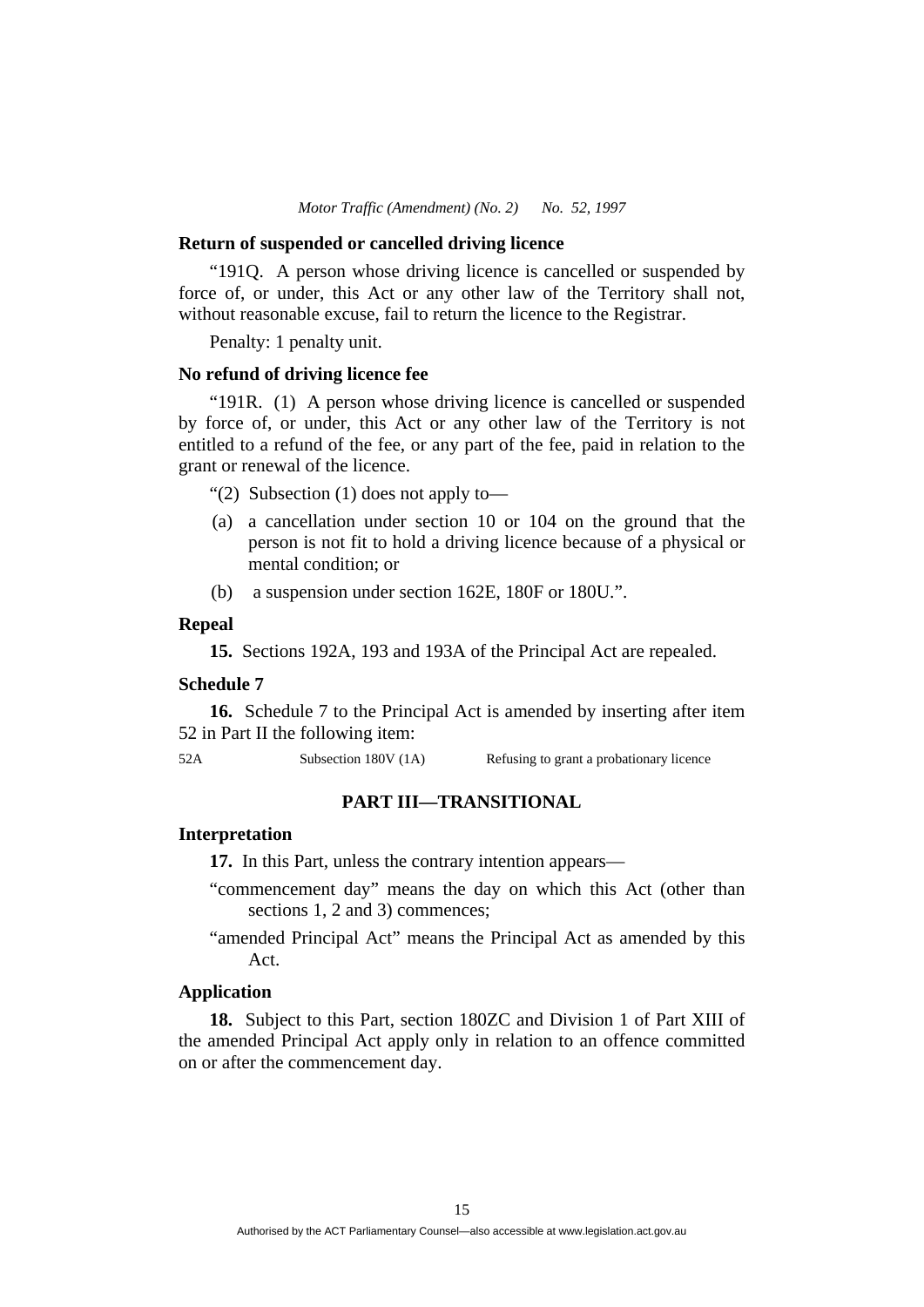## **Former special licences**

**19.** Where—

- (a) a special licence was in force under section 13A of the Principal Act; and
- (b) but for the repeal of that section, the licence would have remained in force subject to that Act for a period that would have ended on or after the commencement day;

then, by force of this section, the licence remains in force on and after the commencement day as if it were a special licence under the amended Principal Act.

# **Driving licences currently suspended**

**20.** Where—

- (a) a driving licence was suspended for a period under, or by force of section 192A, 193 or 193A of the Principal Act; and
- (b) but for the repeal of that section, the period would have ended on or after the commencement day;

the licence remains suspended by force of this subsection, subject to the amended Principal Act, until the end of that period.

#### **Driving licences—current disqualifications**

**21. (1)** Where—

- (a) a person was disqualified from holding a driving licence for a period under, or by force of section 192A, 193 or 193A of the Principal Act;
- (b) the disqualification was not because of the suspension of a driving licence; and
- (c) but for the repeal of that section, the period of disqualification would have ended on or after the commencement day;

the person remains disqualified from holding a driving licence by force of this subsection, subject to the amended Principal Act, until the end of that period.

- **(2)** Where—
- (a) under, or by force of section 192A, 193 or 193A of the Principal Act, a person was disqualified from holding a driving licence until a court orders otherwise or declares the person to be fit and proper to hold a driving licence; and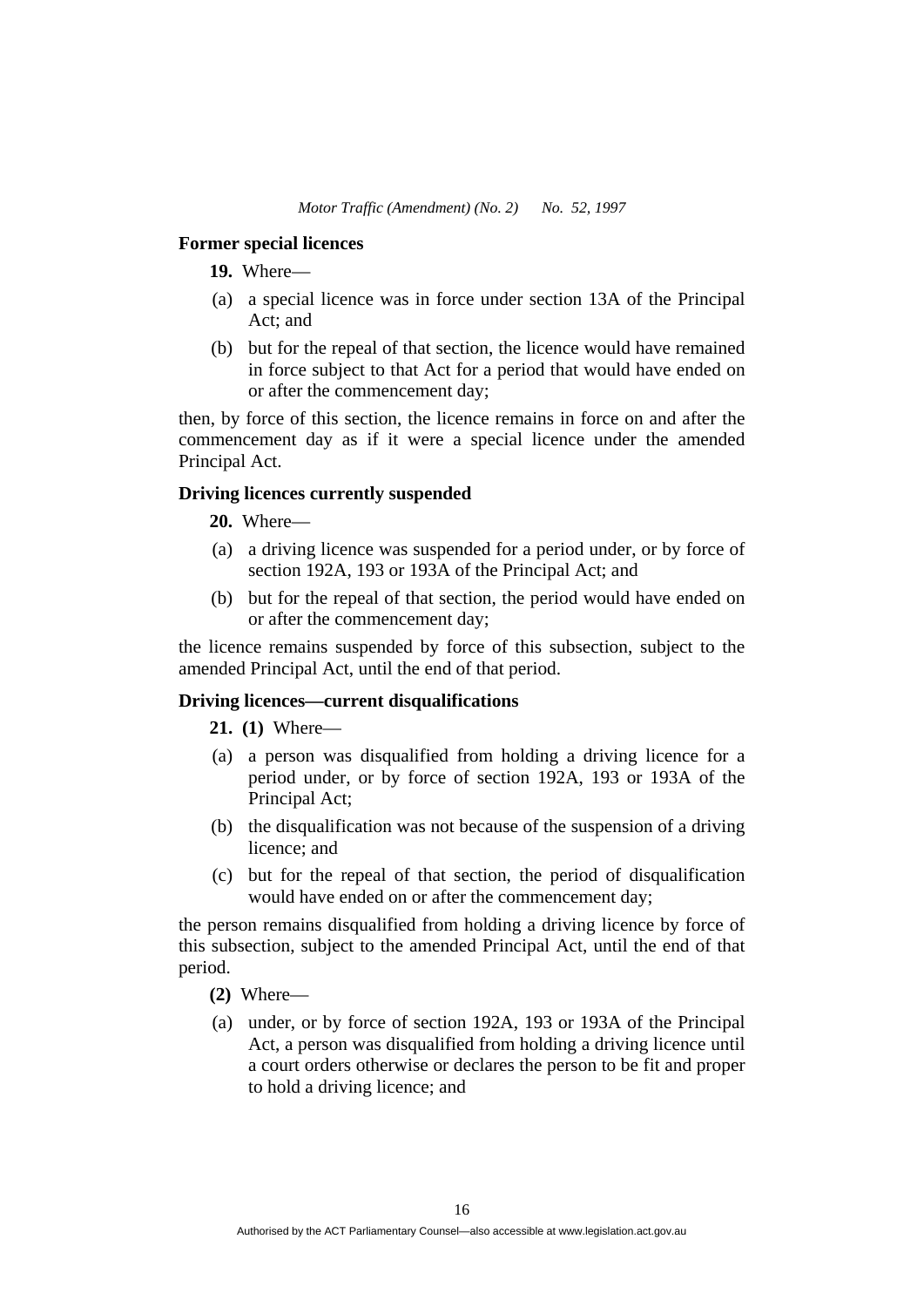(b) no such order had been made before the repeal of that section;

the person remains disqualified from holding a driving licence by force of this subsection, subject to the amended Principal Act, unless the court orders otherwise (whether or not it makes an order under section 11A of that Act for the grant of a special licence to the person).

**(3)** An application for an order under subsection (2) shall be filed with the Registrar of the court with an affidavit of the applicant setting out the grounds on which the order is sought.

- **(4)** The respondents to an application are—
- (a) the Registrar of Motor Vehicles; and
- (b) the chief police officer.

## **PART IV—AMENDMENT OF CRIMES ACT**

# **Crimes Act**

**22.** Section 432 of the *Crimes Act 1900* is amended by omitting from paragraph (1) (d) "or suspend that licence" and substituting "and disqualify the person from holding a driving licence".